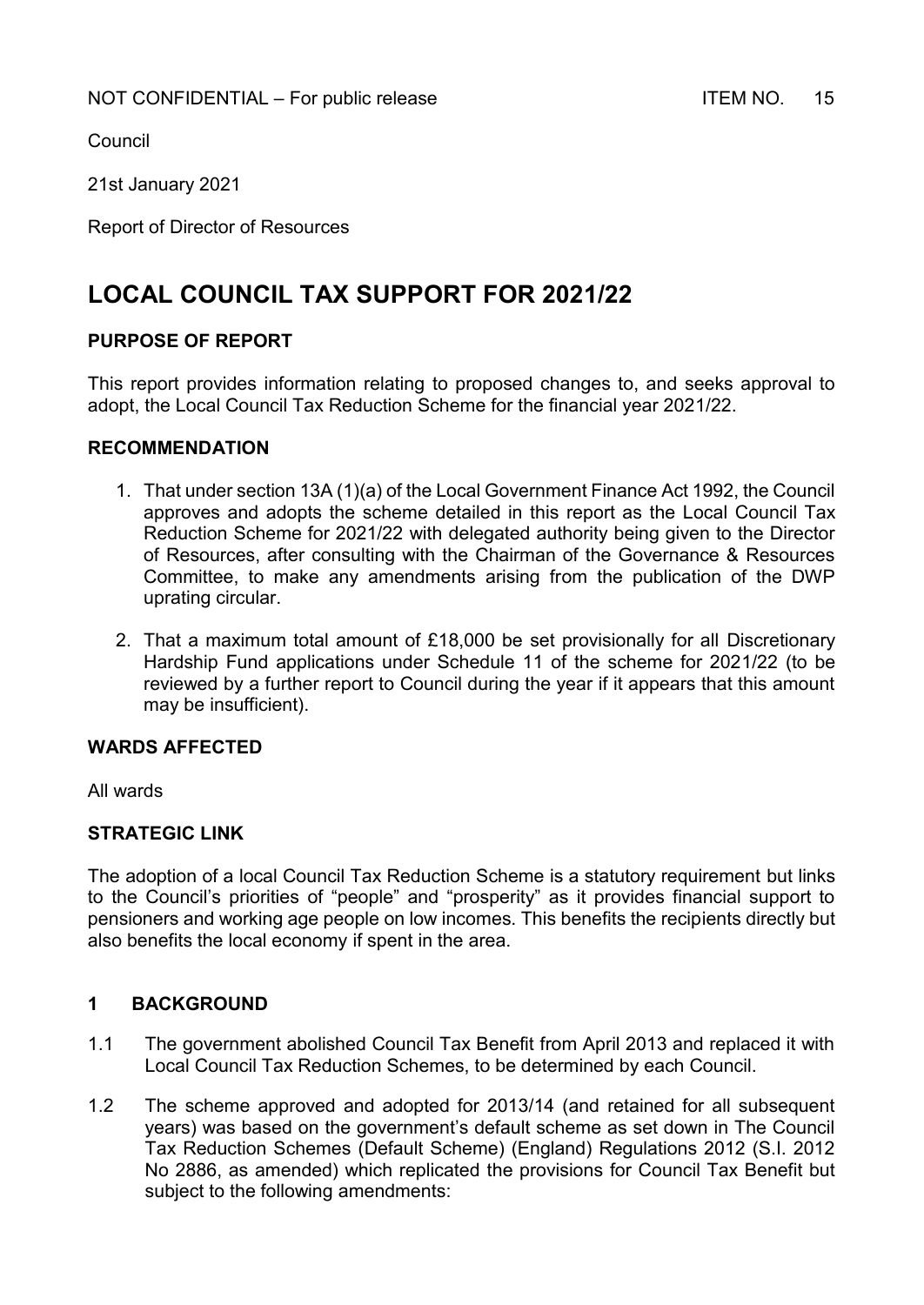- (a) The amount of any reduction for working age claimants is reduced by 8.5;
- (b) The period for extended payments is increased from four to eight weeks to assist claimants who move back into work;
- (c) The full amount of income from war widow pensions etc. is disregarded in the calculation of income (instead of standard £10 disregard);
- (d) Provision is made for additional awards in cases of hardship, with the budget available in 2020/21 being £18,000.
- 1.3 It should be noted that the local scheme originally adopted from 1<sup>st</sup> April 2013 and retained for subsequent years, continues to be well received and unlike similar schemes elsewhere has neither been subject to Judicial Review or criticism from the Valuation Tribunal Service (who hear appeals on council tax support calculations). It should also be noted that the Council has not been required to attend a VOA Appeal Tribunal to defend decision making on individual claims under the terms of its scheme. This has not been the case for some neighbouring councils.
- 1.4 The Council has previously consulted widely on this scheme that protected working age claimants from significant reductions with the remaining savings achieved from other changes to Council Tax discounts on empty properties and second homes.

# **2 REPORT**

- 2.1 The local Council Tax Reduction Scheme must be reviewed annually and any changes made approved no later than 31st January in the financial year preceding that for which the changes are to have effect. **No significant technical changes are proposed to the scheme to be adopted for 2021/22 and so no new consultation with the public or with precepting authorities has been necessary.** The Benefits Manager is required to monitor expenditure in-year and is satisfied that based on projected caseload and relevant changes occurring that the costs of the 2021/22 scheme falls within budget.
- 2.2 A regular in-year review continues monitoring the impact of Full Service Universal Credit on local resident's entitlements and their ability to budget for the payment of council tax. These findings will inform our decisions on changes to our future year's scheme. A small number of local authorities have replaced their income related means tested scheme with a 'banded scheme'.
- 2.3 The government makes annual changes to the prescribed elements of the scheme for pensioners by uprating the allowances, premiums and non-dependent deductions used in the calculation of a reduction. The Council Tax Reduction Schemes (Prescribed Requirements) (England) (Amendment) Regulations 2021; SI 2021 No. 29 were published on 20th January 2021. The regulations do not contain significant changes but, in addition to the usual upratings, there is an amendment which sets out which persons are not treated as being in Great Britain; such persons are not eligible for a council tax reduction. These changes are reflected in the Council's scheme for 2021/22.
- 2.4 Working age equivalent figures are also subject to annual uprating and so will increase by a small percentage during the coming financial year. Any changes to the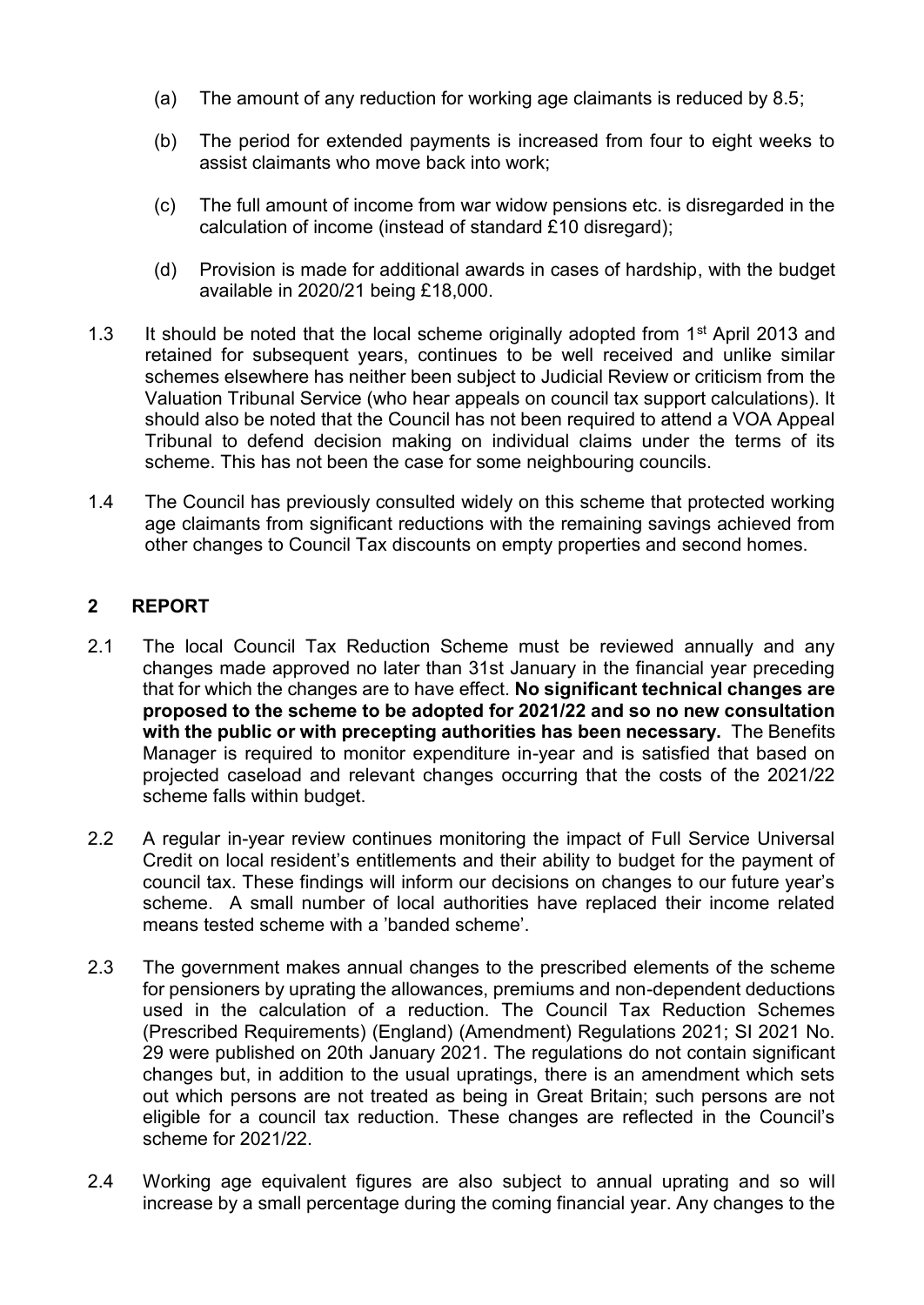allowances, premiums and non-dependent deductions for working age claimants remain at the discretion of the local authority but we tend to update these amounts in advance of next year's scheme by reference to the annual uprating circular published by the Department for Work & Pensions for housing benefit purposes. At the time of writing this updated report (20 January 2021) the DWP had not published the circular that will apply to 2021/22. The uprating circular is not expected to contain significant changes. Recommendation 1 seeks approval for delegated authority to be given to the Director of Resources, after consulting with the Chairman of the Governance & Resources Committee, to make any amendments arising from the publication of the DWP uprating circular.

- 2.5 The amounts in that circular are replicated in the 'Prescribed Requirements' regulations for pensioners. The circular also contains the working age uprating's to be used for housing benefit calculations.
- 2.6 As part of the Government's ongoing Welfare Reform, some technical changes to the national Housing Benefit Scheme have occurred over successive years. The decision has previously been made not to mirror these changes within the Local Council Tax Reduction Scheme for working age households during 2021/22 as the impacts concerned lead to individual families being impacted on disproportionately. The overall impact of this decision on the cost to the Council's scheme is minimal, but will again be subject to an ongoing review in planning subsequent years' schemes.
- 2.7 It is proposed, in the interests of clarity and equity that all allowances, premiums and non-dependent deductions and any other associated amounts in the scheme be uprated for both pensioner and working age claimants in line with the 'Prescribed Requirements' regulations and the DWP Uprating Circular mentioned in paragraphs 2.3 and 2.4. **No other changes to the local scheme for 2020/21 are proposed**. These documents provide changes to the financial amounts used in the means test adopted to calculate entitlements and are not significant and will be incorporated into the Council's scheme for 2021/22.
- 2.8 Alongside the 'main' Local Council Tax Support Scheme, the Council also has a Discretionary Hardship Fund (see paragraph 2.9 below) to provide further financial support to CTS applicants facing undue financial hardship. This is intended to help those low income households that have council tax to pay after a main CTS reduction, giving them extra help to pay that balance. It is also used to pay the 8.5% remaining council tax liability (after the CTS has been deducted from the council tax bill) for working age claimants who have other debts. Referrals are taken from Citizens Advice Bureau locally and from other similar partner agencies.
- 2.9 When setting the budget for 2020/21 a budget of £18,000 was approved for the Discretionary Hardship Fund. COVID-19 resulted in additional Government Hardship Funds of £338,000 being paid to the Council during 2020/21 and this has been used to give up to £200 additional assistance to all households on CTS and to provide £60,000 to provide support for individual hardship applications. The existing discretionary fund has been combined with the larger Covid Hardship Fund and used appropriately to support the most vulnerable households in our community.
- 2.10 While the Council does not have limitless financial resources, it is suggested that the Discretionary Hardship Fund budget be retained at £18,000 for 2021/22, with permission to request a small increase on that budget, were the adverse impacts of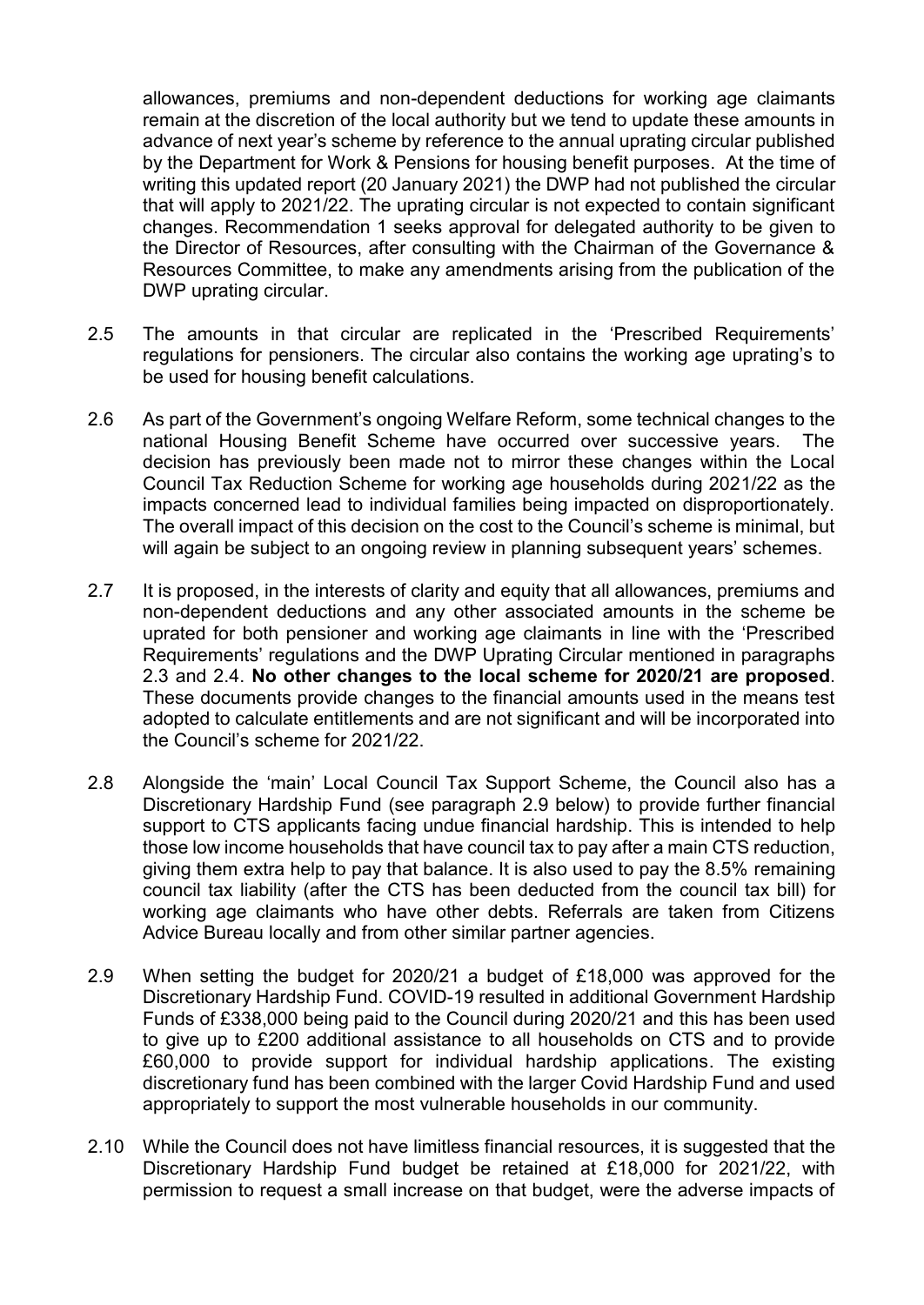COVID-19 to continue into the new financial year. Reassurance is given to elected members that such a request would only be made were the impacts of the current pandemic to continue despite the introduction of a vaccination programme nationally.

- 2.11 One set of Local Scheme Regulations are prepared comprising sections dealing with applications from pensioner claimants (formerly the prescribed regulations) and a separate section for working age customers. Due to their combined size (in excess of 100 pages), the complete proposed local Council Tax Reduction Scheme for 2021/22 is intended as a background paper to this report and will be is available to Members on request. The final adopted scheme for 2021/22 will be published in full on the Council's website by 31st March 2021.
- 2.12 An Equality Impact Assessment (EIA) is in place for the LCTS scheme. A copy is available on the Council's website [here.](https://www.derbyshiredales.gov.uk/images/documents/E/Equality_Impact_Assessment_-_Local_Council_Tax_Support_Scheme_-_Full.pdf) The changes proposed in this report are not significant so do not necessitate an immediate refresh of the EIA. However, a refresh of the EIA is planned to take place during 2021 as good practice.
- 2.13 It should also be noted that Derbyshire District Citizens Advice Bureau and Age UK continue to give positive feedback to the Council's Benefit Manager for its fairness of treatment of low-income households under the provisions of the Local Scheme compared to neighbouring schemes within the east midlands area*.*

## **3 RISK ASSESSMENT**

#### 3.1 Legal

The adoption of the Council Tax Reduction Scheme accords with the statutory provisions. The legal risk in that regard is low.

All decisions taken by the Council, all services provided or enabled by the Council and all personnel functions of the Council are required to take account of the Equality Duty. Failure to comply with the Equality Duty would render the Council open to legal challenge. As there are no significant changes to the scheme proposed for 2020/21, a full consultation exercise was not deemed necessary.

#### 3.2 Financial

Expenditure on CTS has increased during the current year, reflecting the fact that local families are financially worse off as a result of social security benefit changes and the adverse impact financially for local people unable to work due to COVID-19 lockdown arrangements or having tested positive for Coronavirus. The council tax charge itself has been subject to general increases prompted by the Council and local precepting authorities, which acts again to increase the cost of the scheme.

It is hoped that caseload (the numbers of households successfully claiming) will stabilise, and ultimately return to normal once a national vaccination programme starts to contain the spread of Coronavirus and enables local people to return to their normal occupations.

All of the above has a direct impact on collection rates and the council tax base. Should there be future significant increases in claims for LCTS, over and above that already reflected in the council tax base, the financial risk may increase. However, it should be noted that the government has announced further financial support to local authorities